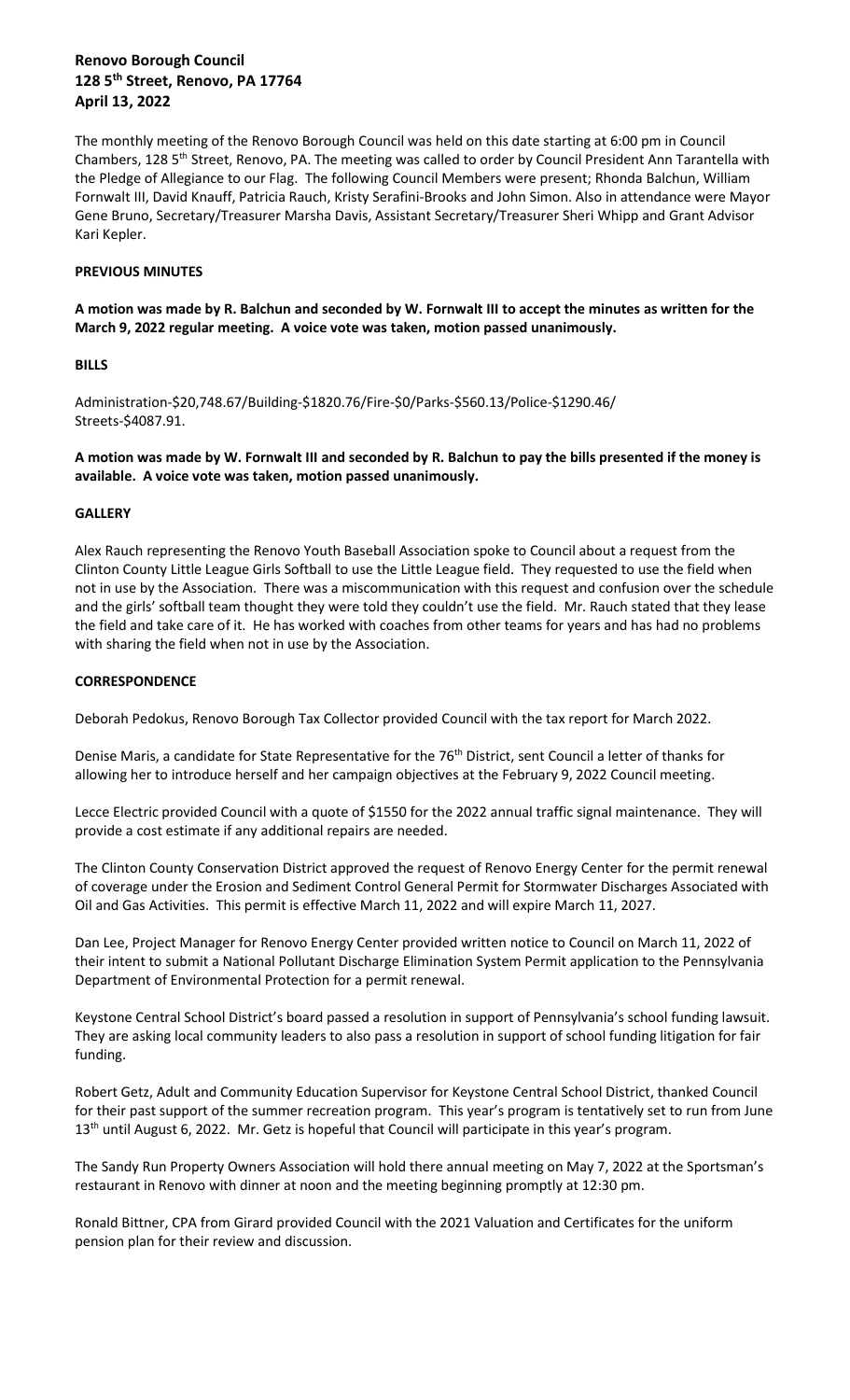The Clinton County Department of Emergency Services is updating the mutual aid agreements with all county emergency services and the municipalities they serve. They ask municipal leaders to read and sign the proposed agreement by May 31, 2022.

Pine Creek Township is asking local municipalities if there is any interest in a Seminar for "Effective Fire Department Relationship with Township and Borough Officials." If enough interest is generated, they will host this seminar to be presented by the Pennsylvania Fire and Emergency Services.

The Renovo Residents for a Healthy Environment sent a letter to Council opposing the Renovo Energy Center's proposed power plant. However, they ask if the project moves forward that Renovo Energy Center reopen its community benefit agreement with Renovo Borough for a more thorough participation process with Renovo residents.

Hoy Inspection Service LLC provide Council with a list of activities March 2022.

The Renovo Borough Water Authority sent Council the minutes from the February 15, 2022 meeting.

The WCCMA sent Council the minutes from the March 2 and March 16, 2022 meetings.

# **MAYORS REPORT**

Mayor Bruno read a Proclamation recognizing the month of April 2022 as "Pennsylvania 811 Safe Digging Month".

The Mayor informed Council that he is still working on the Senior project for Erie Avenue and hopes to have finalization next month.

Mayor Bruno spoke to Council about a possible neighborhood crime watch. This watch is associated with the Sheriff's Department. While talking with the department he found out that in Pennsylvania the Sheriff's Department cannot help out local police. In other states they can perform services for them. He put in a call to Representative Stephanie Borowicz's office and spoke to her about getting this changed.

The Mayor stated he has been able to get some junk cars off the street. He received permission from the owners to move these cars to the empty parking lot at the former Yesterday's property. Council went into a lengthy discussion about how this was just moving the problem to another location.

Mayor Bruno talked to a couple cadets about an interest in full-time employment with Renovo Borough. He feels that a community watch and one full-time officer would work for the borough.

# **COMMITTEE REPORTS**

Administration-R. Balchun read a quick report of account balances.

General Fund Checking- \$**80,662.33** (after payment of bills) General Fund Street Maintenance Saving- \$**200.45** (.01 int) Highway Aid Checking- \$**5823.77**  Highway Aid Savings- \$**81,887.69** (\$2.78 int) Retirement Fund- \$**15.13**  PennDOT Projects Account-\$**50.39**  ARPA Covid Relief Grant**-\$63,070.94** (\$1.07 int) ----------------------------------------------------------------------------------------------------

March Real Estate Tax-\$**32,172.01** March Earned Income Tax-\$**10,284.94** March LST Tax-\$**0**

Police/Fire Committee-Nothing to report.

Building Committee/Health & Sanitation-Nothing to report.

Streets/Park Committee- Nothing to report.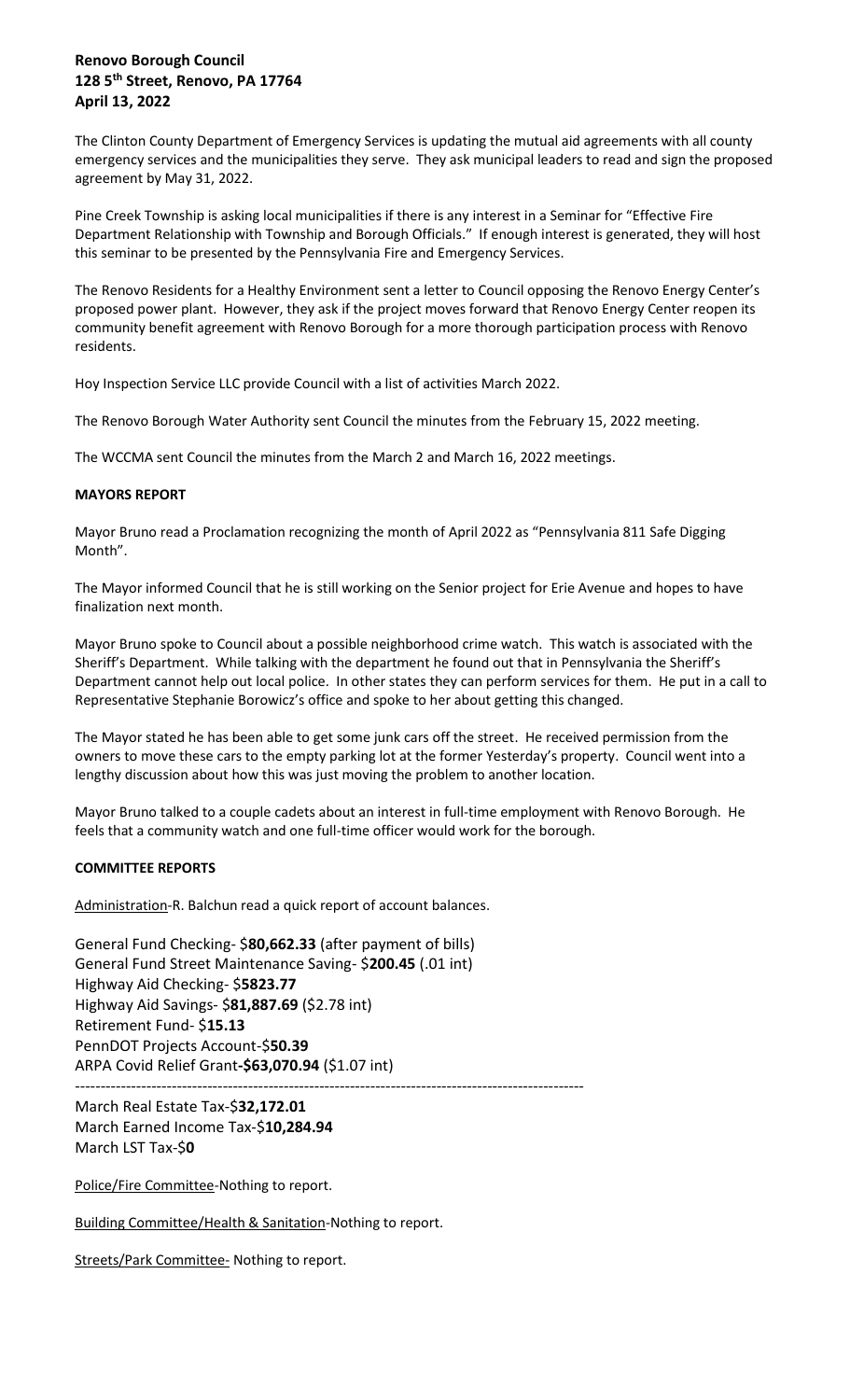Ordinance Committee- P. Rauch reported that the committee met with the Mayor and Ordinance Officer Dave Walker about the Quality-of-Life ticket process. She stated it is in our Ordinance that a continuous grievance can go right to citation. She would like the committee and Ordinance Officer Dave Walker to speak with the magistrate about being sterner with violators.

Grants Committee-K. Kepler announced that the Multimodal grant applications are now open and Council should decide what to apply for. She suggested to go after funds to fix the drainage and repair Delaware Avenue. Council will need a thirty percent match for this project.

Seda-Cog is on the second level review for the South Renovo water lines. If approved the merge of the South Renovo and Renovo water authorities can begin.

Chapman Township submitted an application for the historic walking trail. If approved Renovo committed a \$2760 match.

Seda-Cog missed the Covid Economic Development grant deadline for the St. Clair project. They will be submitting a regular Economic Development grant for this project.

Bids are now available for the Bucktail Medical Center door replacement and the Recreational Center roof replacement.

K. Kepler informed Council that the Commissioners were looking at forming a county wide Redevelopment Authority to fix up blighted homes and then take the money from the sales to purchase more homes to fix up. She encouraged participation from the borough if this plan takes shape.

K. Kepler received notice from Senator Bob Casey's office about appropriation requests. She asked Council if they would like her to add a request for \$150,000 match money to repair Delaware Avenue.

The 911 tower upgrades benefitting Western Clinton County will begin soon.

## **WATER AUTHORITY BUSINESS**

The authority has begun the process of shutting residences and businesses off that are behind on their water bills.

Cory Bennett has resigned from the water authority due to moving out of the area. There are no plans to replace him at this time.

President Tarantella reported that Nick Gentzel has passed all but one of his water operators licenses. He will be able to retake this part of the test in the Fall of this year.

#### **UNFINISHED BUSINESS**

K. Serafini-Brooks asked about updating the five-year plan for the Renovo Borough. A meeting will be held in the future to begin work on the plan.

#### **NEW BUSINESS**

**A motion was made by P. Rauch and seconded by K. Serafini-Brooks to approve the quote of \$1550 from Lecce Electric for the 2022 annual traffic signal maintenance. A voice vote was taken, motion passed unanimously.**

**A motion was made by W. Fornwalt III and seconded by D. Knauff to sign and approve the updated Mutual Aid Agreement with the Clinton County Department of Emergency Services. A voice vote was taken, motion passed unanimously.**

**A motion was made by P. Rauch and seconded by J. Simon to accept the resignation of Chief Richard Simpson as of March 20, 2022. A voice vote was taken, motion passed unanimously.**

**A motion was made by W. Fornwalt III and seconded by P. Rauch to accept the resignation of Officer Gage Fischer as of March 20, 2022. A voice vote was taken, motion passed unanimously.**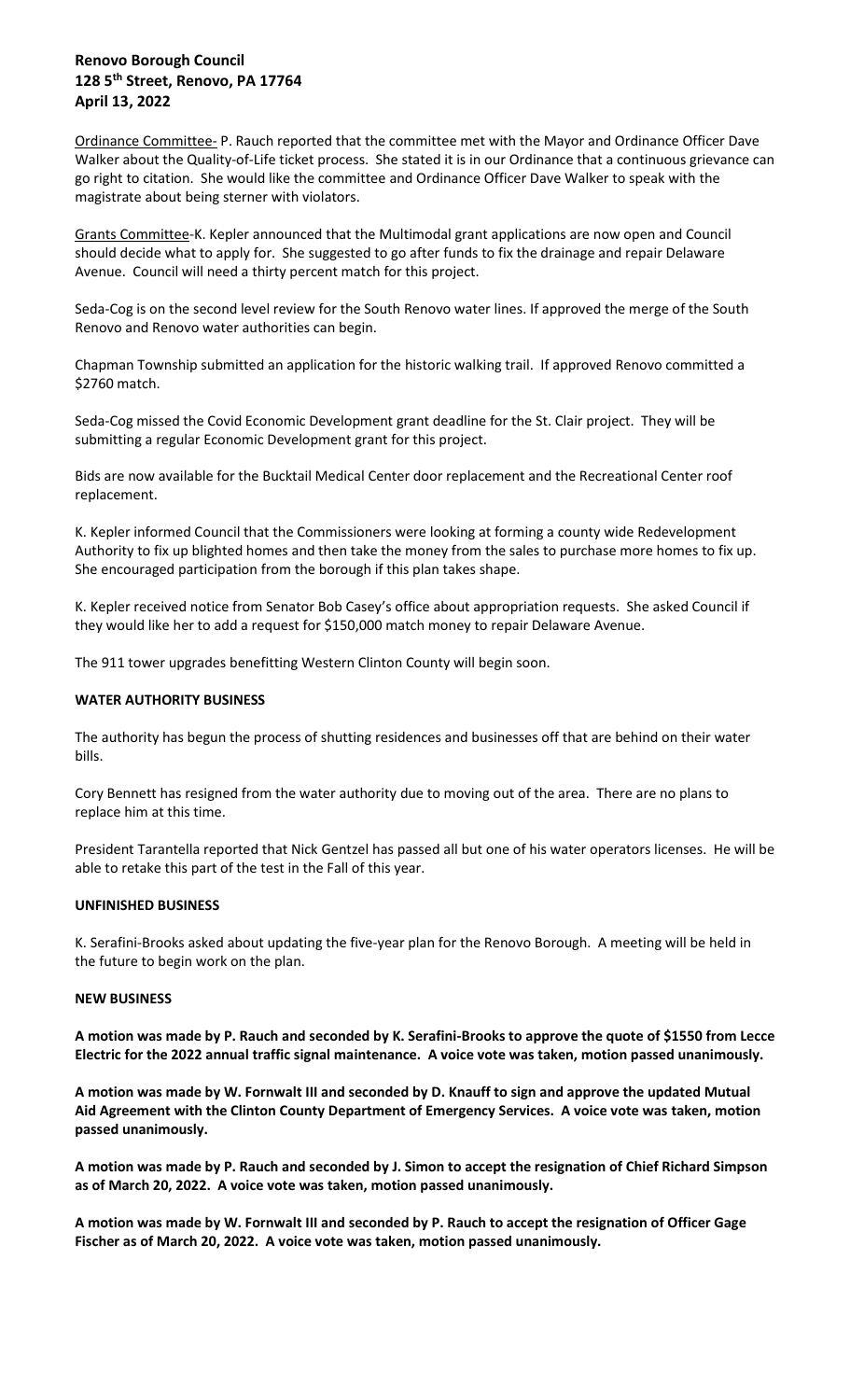Solicitor Stuart Hall saw an article in the Renovo Record discussing the delay to the Renovo Energy Center power plant project due to an appeal from out-of-the-area groups. He is aware that members of Borough Council want the project to occur. The members understand the benefits such a plant would bring to our community. Solicitor Hall drafted a proposed resolution in support of the Renovo Energy Center power plant project for consideration of Borough Council.

### **A motion was made by P. Rauch and seconded by R. Balchun to adopt Resolution 9-2022 in support of the proposed Renovo Energy Center Project. A voice vote was taken, motion passed unanimously.**

### **A motion was made by R. Balchun and seconded by D. Knauff to adopt Resolution 10-2022 in support of Pennsylvania School Funding Litigation. A voice vote was taken, motion passed unanimously.**

Council discussed increasing Ordinance Officer Dave Walkers hours due to him trying to catch up with numerous Ordinance violations.

### **A motion was made by R. Balchun and seconded by P. Rauch to increase Ordinance Officer Dave Walkers hours up to 15 hours a week at \$12.50 an hour. A voice vote was taken, motion passed unanimously.**

Council discussed keeping on Yorick Smith under the borough's payroll until the end of the school year. His funding with Career-Link has ended and he will no longer be on their payroll.

# **A motion was made by K. Serafini-Brooks and seconded by R. Balchun to keep Yorick Smith on the Streets and Parks Department until the end of the school year at \$7.25 an hour. A voice vote was taken, motion passed unanimously.**

Council discussed advertising for a police officer under the Pennsylvania Chief website at a cost of \$200 for ninety days.

# **A motion was made by R. Balchun and seconded by J. Simon to advertise for a police officer on the Pennsylvania Chief website at a cost of \$200 for ninety days. A voice vote was taken, motion passed unanimously.**

Council discussed the town wide clean-up to be held on April 29 from 10 am to 2 pm. This event will be sponsored by Renovo Disposal and will only include outside litter on the borough streets.

Council received a request from the Renovo Fire Department to use the 16<sup>th</sup> Street Park for a flashlight egg hunt on April 15 from 7:00 pm to 9:00 pm.

## **A motion was made by K. Serafini-Brooks and seconded by P. Rauch to allow Renovo Fire Department to hold a flashlight egg hunt on April 15 from 7:00 pm to 9:00 pm. A voice vote was taken, motion passed unanimously.**

Council received a last-minute quote from Bucktail Enterprises, Inc. to run gas line piping from the 1<sup>st</sup> floor to the 2<sup>nd</sup> floor of the municipal building at a cost of \$605.00.

# **A motion was made by R. Balchun and seconded by J. Simon to add the quote from Bucktail Enterprises, Inc. to the Agenda. A voice vote was taken, motion passed unanimously.**

**A motion was made by R. Balchun and seconded by P. Rauch to approve the quote from Bucktail Enterprises, Inc. to run gas line piping from the 1st floor to the 2nd floor of the municipal building at a cost of \$605.00. A voice vote was taken, motion passed unanimously.**

**A motion was made by K. Serafini-Brooks and seconded by R. Balchun to add the Senator Bob Casey appropriation request for \$150,000 for Delaware Avenue repairs to the Agenda. A voice vote was taken, motion passed unanimously.**

**A motion was made by K. Serafini-Brooks and seconded by W. Fornwalt III to make an appropriation request through Senator Bob Casey's office for \$150,000 for Delaware Avenue repairs. A voice vote was taken, motion passed unanimously.**